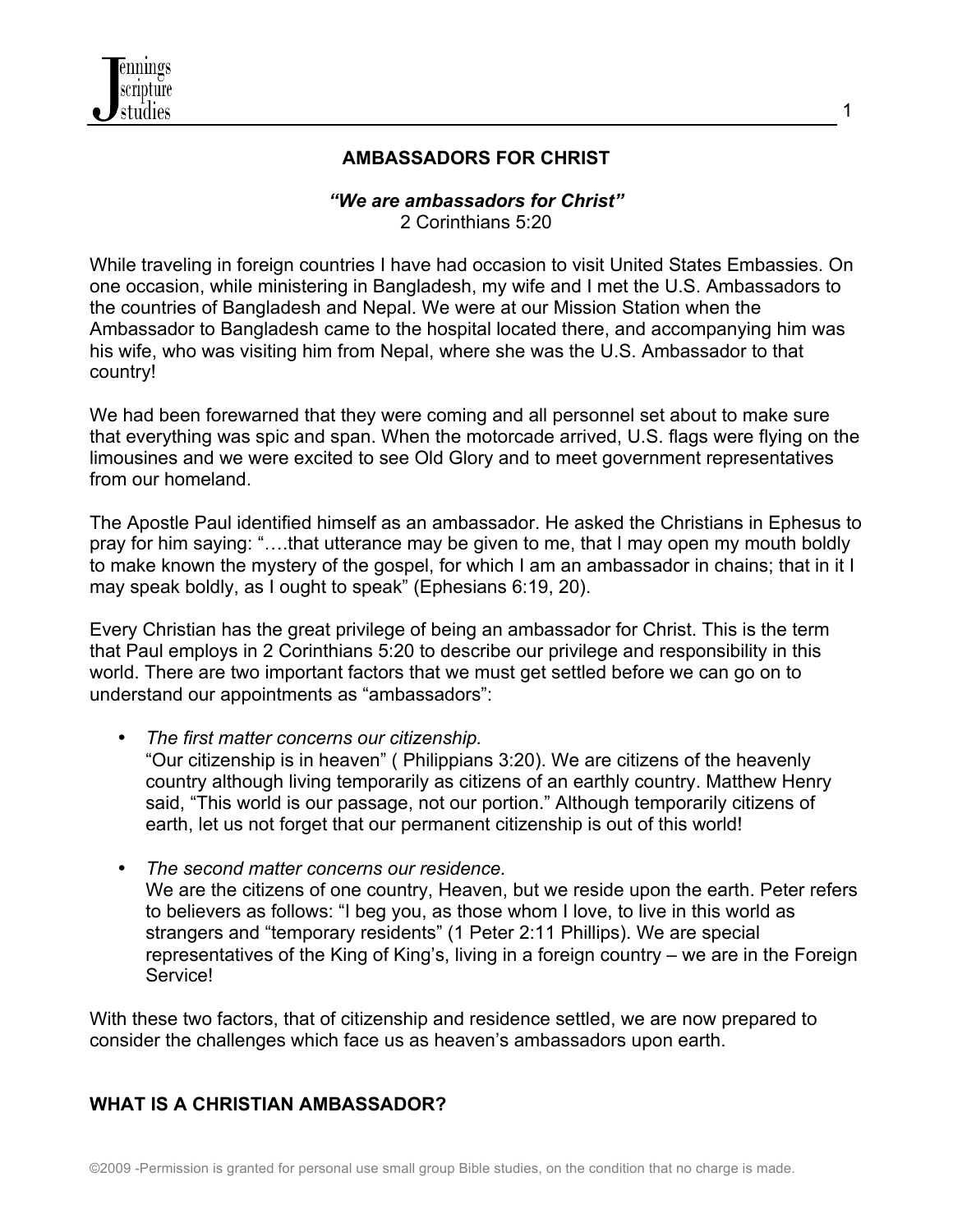What is a governmental ambassador? "An ambassador is a minister of the highest rank, employed by one prince or state at the court of another, to manage the concerns of his own prince or state, and representing the dignity and power of his sovereign." – Webster

What is a Christian ambassador? A Christian ambassador is a messenger/representative of his Lord. He is sent to represent the King of Kings. He is sent to do what the Sovereign would Himself do if He were visibly present. The ambassador is sent to make known the will of the One Who sent him. He is on divine business.

The Christian ambassador does not go in his own name, or in the name of any church or in the name of any earthly power, but he goes in the name of Him who made Heaven and earth and who governs all things by the word of His power! An ambassador must never go beyond his commission. His power comes from his King—he has no power of his own.

# **WHO IS A CHRISTIAN AMBASSADOR?**

"Now then, we are ambassadors for Christ…." (2 Corinthians 5:20). Paul uses the word "we" more than a dozen times in 2 Corinthians 5 to identify believers in Jesus Christ and the word "us" over one-half dozen times. Christians are addressed throughout the chapter and therefore, are the subjects to whom the truth of ambassadorship is applied. "We"—"we" who are God's people; "We" who are "in Christ" (v. 17); "we" who are "a new creation" (v. 17) All in the family of God are representatives of the Father of the family.

### *What are qualifications to be Christ's ambassador?*

- 1. One must be a citizen of heaven to represent Christ upon the earth: "If anyone is in Christ, he is a new creation; old things have passed away; behold, all things have become new" (1 Corinthians 5:17).
- 2. One must acknowledge and act upon the appointment as Christ's ambassador: "Now all things are of God, who has reconciled us to Himself through Jesus Christ, and has given us the ministry of reconciliation" (2 Corinthians 5:18).

### *Where does Christ's ambassador serve?*

Everywhere! Everywhere we presently are. Paul was an ambassador, even when he was in prison. He asked the Ephesian Christians to pray for him, "…that utterance may be given to me, that I may open my mouth boldly to make known the mystery of the gospel, for which I am an ambassador in chains; that in it I may speak boldly, as I ought to speak" (Ephesians 6:19, 20).

There is never a time or place when Christ's ambassadors cease to be an ambassador! True, many of Christ's ambassadors are bad examples of His ambassadors and bring reproach upon His holy name, but once having become an ambassador through the new birth, one is an ambassador until death!

# **WHY IS AN AMBASSADOR NEEDED?**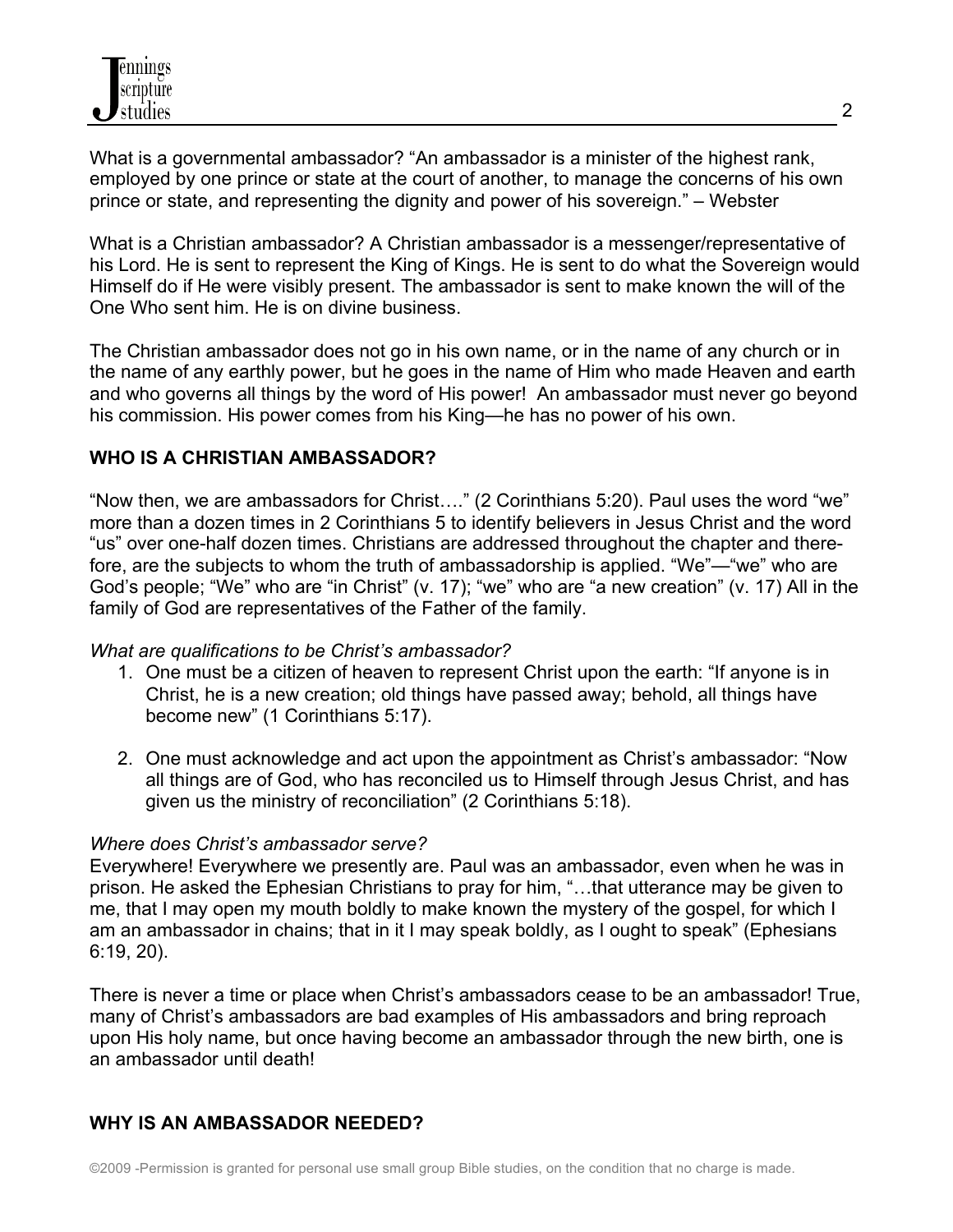Throughout the history of the human race mankind has been at variance with God. There has been a conflict, a battle going on. This rebellious attitude and activity by humankind against God began in the Garden of Eden where a revolt against God took place by our ancient parents. Consequently, the Scriptures repeatedly picture us as enemies of God. An adversarial relationship exists. The following scriptures emphasize the sinner's estrangement from God:

Philippians 3:18, 19 - "Many walk, of whom I have told you often, and now tell you even weeping, that they are the enemies of the cross of Christ: whose end is destruction, whose god is their belly, and whose glory is in their shame—who set their mind on earthly things."

Colossians 1:21 – "You, who once were alienated and enemies in your mind by wicked works, yet now He has reconciled…"

Romans 5:10 – "If when we were enemies we were reconciled to God through the death of His Son, much more, having been reconciled, we shall be saved by His life."

Romans 8:7 – "The carnal mind is enmity against God; for it is not subject to the law of God."

James 4:4 - Adulterers and adulteresses! Do you not know that friendship with the world is enmity with God? Whoever therefore wants to be a friend of the world makes himself an enemy of God."

If there is a war between two countries, and the leaders of one country want to bring the conflict to an end, an emissary , an ambassador is sent to deliver the terms for the cessation of warfare and the grounds for peace.

In the loving heart of God, He desires man, the crown of His creation, to be reconciled to Him, that there be peace between the rebellious sinner and Himself. Proof of that is seen in the condescension of God in sending His one and only Son to be the reconciling agent, the Ultimate Ambassador, from the Throne Room in Heaven to His enemies upon the earth.

Romans 5:8-10 explains God's initiative as follows: "But God demonstrates His own love toward us, in that while we were still sinners, Christ died for us. Much more then, having now been justified by His blood, we shall be saved from wrath through Him. For if when we were enemies we were reconciled to God through the death of His Son, much more, having been reconciled, we shall be saved by His life."

God took the initiative and came to the world of sinners to effect peace. Job said of God: "For He is not a man, as I am, that I may answer Him, and that we should go to court together. Nor is there any mediator between us, who may lay his hand on us both" (Job. 9:32, 33). However, Jesus came and, as the Ambassadorial/Mediator made a way for His enemies to come back to God. Through His sacrificial atonement (at-one-ment) Jesus Christ brought man and God together again. God has been reconciled and has demonstrated His love to the lost world.

# **WHAT DOES A CHRISTIAN AMBASSADOR DO?**

©2009 -Permission is granted for personal use small group Bible studies, on the condition that no charge is made.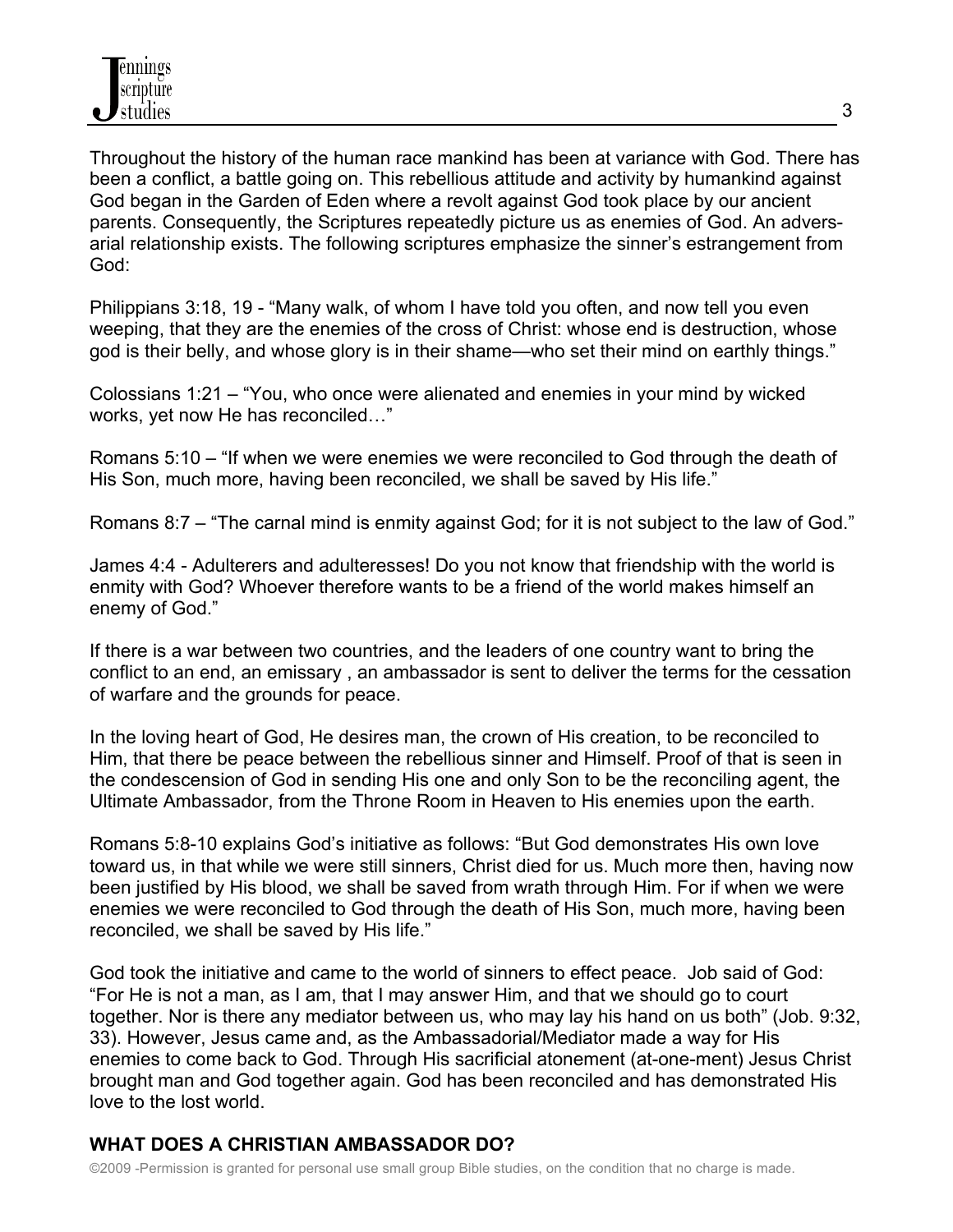God's ambassadors are scattered all over the earth and their main purpose is to show and tell forth the Good News that God is the friend of sinners and, if sinners will repent of their rebellion and resistance and accept God's terms of peace, they can become God's friends.

An ambassador of Heaven seeks to persuade sinners to be reconciled to God. The Christian ambassador has a distinct ministry called "the ministry of reconciliation" (2 Corinthians 5:18). He announces, proclaims, and communicates the peace terms that God has dictated. We are the messengers of Christ Jesus bearing the Good News. He sends ambassadors and He commands those ambassadors to plead with men, to pray for them, to beseech them that they would be reconciled to God.

We are to proclaim, but we are to do far more—we are to beseech. We are to beseech men as though God did beseech them. Now, how does God beseech them? Read several of the Lord's pleadings in Isaiah—how imploring they are! He says:

"Hear, O heavens, and give ear, O earth: I have nourished and brought up children, and they have rebelled against Me" (Isaiah 1:2).

"Come now, and let us reason together, says the Lord: though your sins are as scarlet, they shall be as white as snow; though they are red like crimson, they shall be as wool" (Isaiah 1:18).

Another of God's pleadings—"Ho, everyone that thirsts, come you to the waters, and he that has no money; come you, buy, and eat; yes, come, buy wine and milk without money and without price" (Isaiah 55:1).

Our only responsibility is to deliver the message just as God gave it. We cannot and must not minimize the message, change the message or add to the message. We are not to negotiate any new terms, or change those which God has dictated. We are simply to declare, explain and urge, the terms on which God is willing to be reconciled.

God's ambassadors are not sent to do the work of reconciling, of making peace between man and God, but to deliver the message from God to the estranged sinner that the work has already been done. All we have to do is to communicate that which God Himself has written in His Word. We have to speak out God's message as the spokesmen of God!

"He bids us—each according to his opportunity, experience, knowledge, ability and grace—to go abroad among the sons of men and exercise "the ministry of reconciliation," to labor to bring men into harmony with God, that they may be willing to accept what God has done toward the making of an everlasting peace." – Charles H. Spurgeon

Uppermost in the minds of God's ambassadors is that we are here to bring others to know the love of God for them; we are here as witnesses who have already experienced reconciliation ourselves; we are here as heralds to proclaim the Good News of salvation; as lights to be a blessing in a dark world; as sowers to scatter the Good Seed of God's peace proclamation; we are here on business for our King!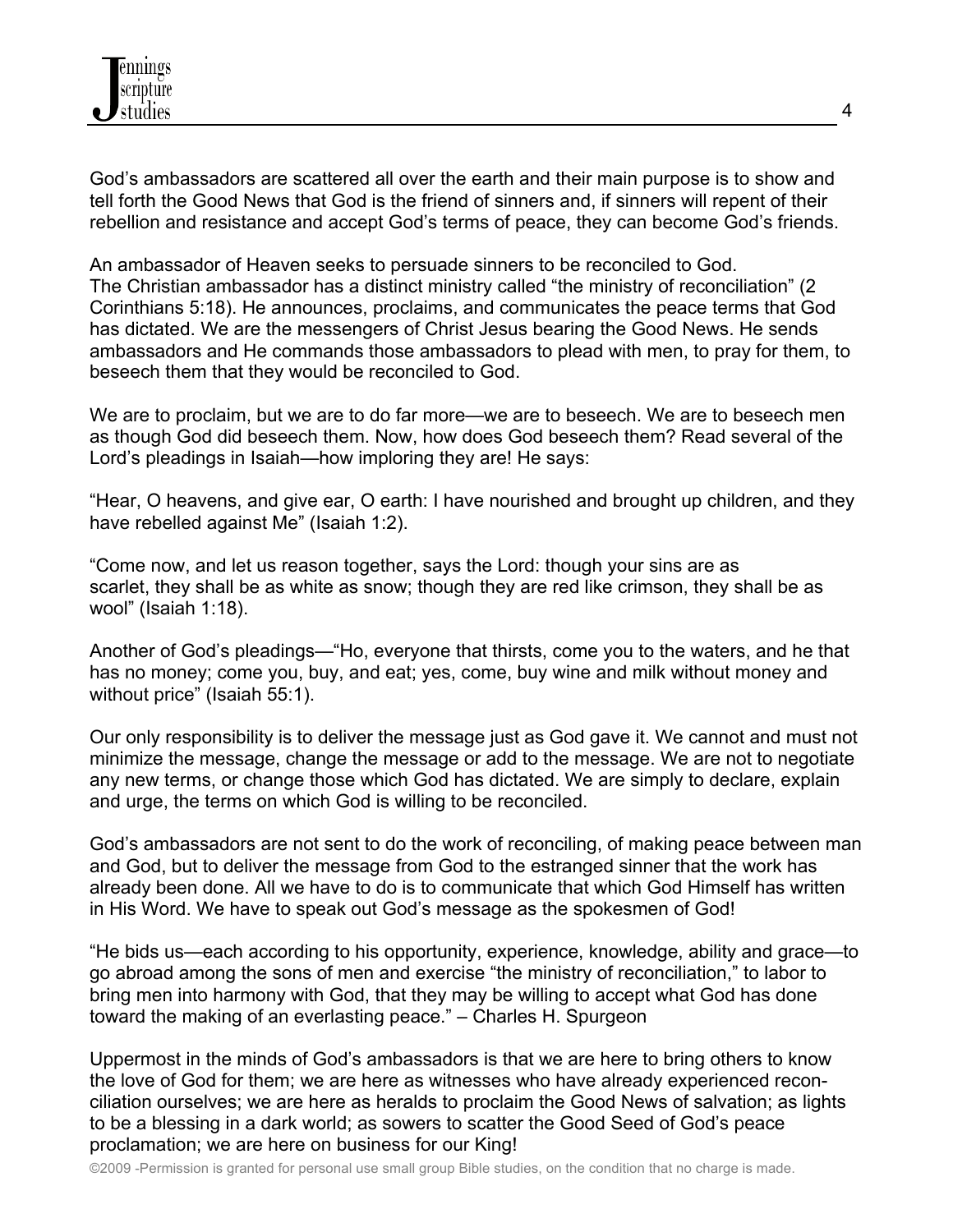# **WHAT IS THE MESSAGE AN AMBASSADDOR DELIVERS?**

"Now all things are of God, who has *reconciled* us to Himself through Jesus Christ, and has given us the ministry of *reconciliation*, that is, that God was in Christ *reconciling* the world to Himself, not imputing their trespasses to them, and has committed to us the word of *reconciliation*" (2 Corinthians 5:19, 20). In these verses the words "reconciled", "reconciliation", "reconciling" are used. We are told that we have "the ministry of reconciliation" (v. 18) and "the word of reconciliation" (v. 19).

What does "reconcile" mean? Webster's New World College Dictionary defines "reconcile" as follows: "To settle a quarrel; to make friendly again; to bring into harmony."

What is "the word of reconciliation"—the message that Christ's ambassador delivers? It is this: God has "reconciled us to Himself by Jesus Christ" (verse 19). That is past tense—all has been done that God requires for peace to be made. Now it remains for sinners to accept God's peace terms.

God was the Reconciler in Christ. Christ, the Substitute, was punished for our sins and those for whom Jesus died go free! The proclamation is that God is reconciled! Peace is made with God by Jesus Christ for sinners—full peace, without conditions.

When Jesus died and rose again, everything was done that was necessary in order that God might be able to forgive the sinner. Nothing can be added to Christ's completed work, of which He said, "It is finished."

The ambassador is sent, not from man to God, but from God to man, therefore, the matter of the ambassador's message is altogether of God, for it is God who has "reconciled the world unto Himself through Jesus Christ." Read the verse again—"All things are of God, who has reconciled us to Himself by Jesus Christ, and has given to us the ministry of reconciliation."

Paul says that God "Was in Christ, reconciling the world unto Himself, not imputing their trespasses unto them" (verse 19). Read the last verse of the chapter and you will get the full explanation—"For He has made Him to be sin for us, who knew no sin; that we might be made the righteousness of God in Him." God took our sin and placed it upon Jesus, our sinbearer, and when He died His death paid for all our sins. All that the enemy sinners have to do is simply to accept God's peace terms, that is, look to Christ and take Him to be their Substitute and Savior!

Because the eternity of sinners hinges upon what they do with the message of God's ambassadors, we are told that we are to persuade, plead and even implore sinners to accept God's terms for peace: "Now then, we are ambassadors for Christ, as though God were pleading through us: we implore you on Christ's behalf, be reconciled to God" (2 Corinthians 5:20). When we plead with sinners, our expectation of their being reconciled to God does not lie in our pleading, but in the work of the Holy Spirit. Christ has commanded us to spread the Gospel beginning right where we are in our own Jerusalem and then to all the world and we must be obedient.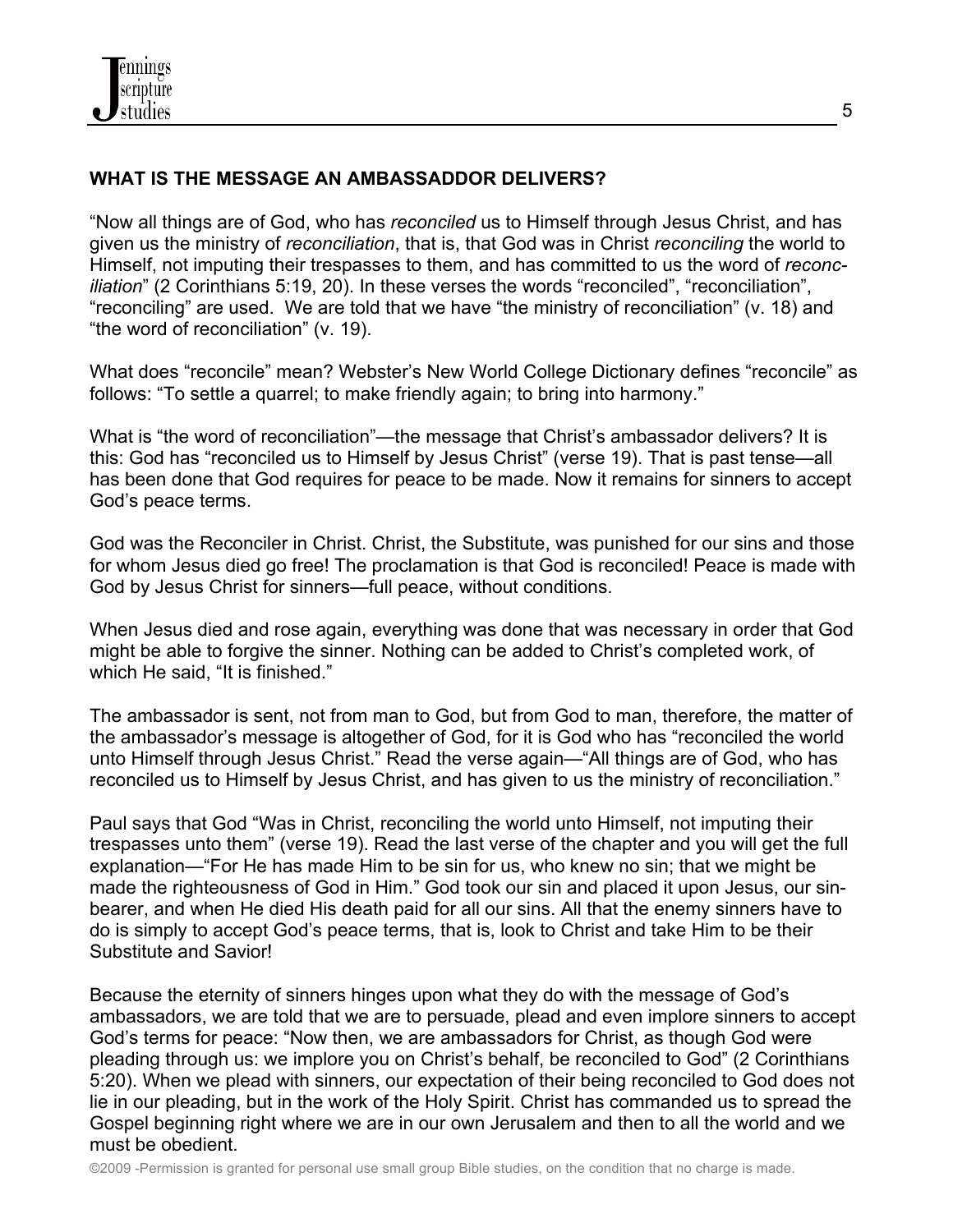

Whoever trusts Jesus Christ is at once forgiven and accepted! The war is over and peace is proclaimed the moment that the soul repents of sin and believes in Jesus Christ. There cannot be a simpler, sweeter and more needed message than that!

## **WHAT IS IN THE FUTURE FOR AN AMBASSADOR?**

An ambassador is a steward. A steward is one to whom an assignment has been given to be administered for the one who gave it and for which the steward must give an account. The early Methodist leader, John Wesley, said, "When the Possessor of Heaven and earth brought you into being and placed you in this world, He placed you here not as owner but as a steward." Jesus told of a steward who failed to administer that which had been entrusted to him. The day came when his master said, "Give account of your stewardship" (Luke 16:2).

There is a coming day when all of God's ambassadors will be called to give an account of their stewardship—how they represented Him as His ambassadors. Paul warns us of that coming day: "We shall all stand before the judgment seat of Christ. For it is written: 'As I live, says the Lord, every knee shall bow to Me, and every tongue shall confess to God.' So then each of us shall give account of himself to God" (Romans 14:10-12).

He writes further on the subject to the Christians in Corinth: "Let a man so consider us, as servants of Christ and stewards of the mysteries of God. Moreover it is required in stewards that one be found faithful" (1 Corinthians 4:1-2).The ambassador will have to give an account of how he conducted his Master's business.

1 Corinthians 3:13-15 makes it clear that we will be rewarded for faithful service as an ambassador and if we have not rendered faithful service we will lose any rewards we may have received. This is what Paul wrote: "Each one's work will become clear; for the Day will declare it, because it will be revealed by fire; and the fire will test each one's work, of what sort it is. If anyone's work which he has built on it endures, he will receive a reward. If anyone's work is burned, he will suffer loss; but he himself will be saved, yet so as through fire."

The children of God are not always aware of an inescapable appointment that we have to appear before the Judge of the universe. Even though Paul reminds us of that coming court appearance, many live as though it will never happen. However, the Word of God is plain and personal as 2 Corinthians 5:10, 11 states: "We must all appear before the judgment seat of Christ, that each one may receive the things done in the body, according to what he has done, whether good or bad. Knowing, therefore, the terror of the Lord, we persuade men."

Ambassadors of earthly governments are called to come before the head of their government, from time to time, to report on their conduct of the government's business in the country to which they have been sent. There is coming a time when we too, as ambassadors of the King of Kings, will be called to report. In view of our coming court appearance, will we be rebuffed or rewarded?

The Book of Proverbs reminds us that "A wicked messenger falls into trouble, but a faithful ambassador brings health" (Proverbs 13:17). Let us be faithful ambassadors of Jesus Christ!